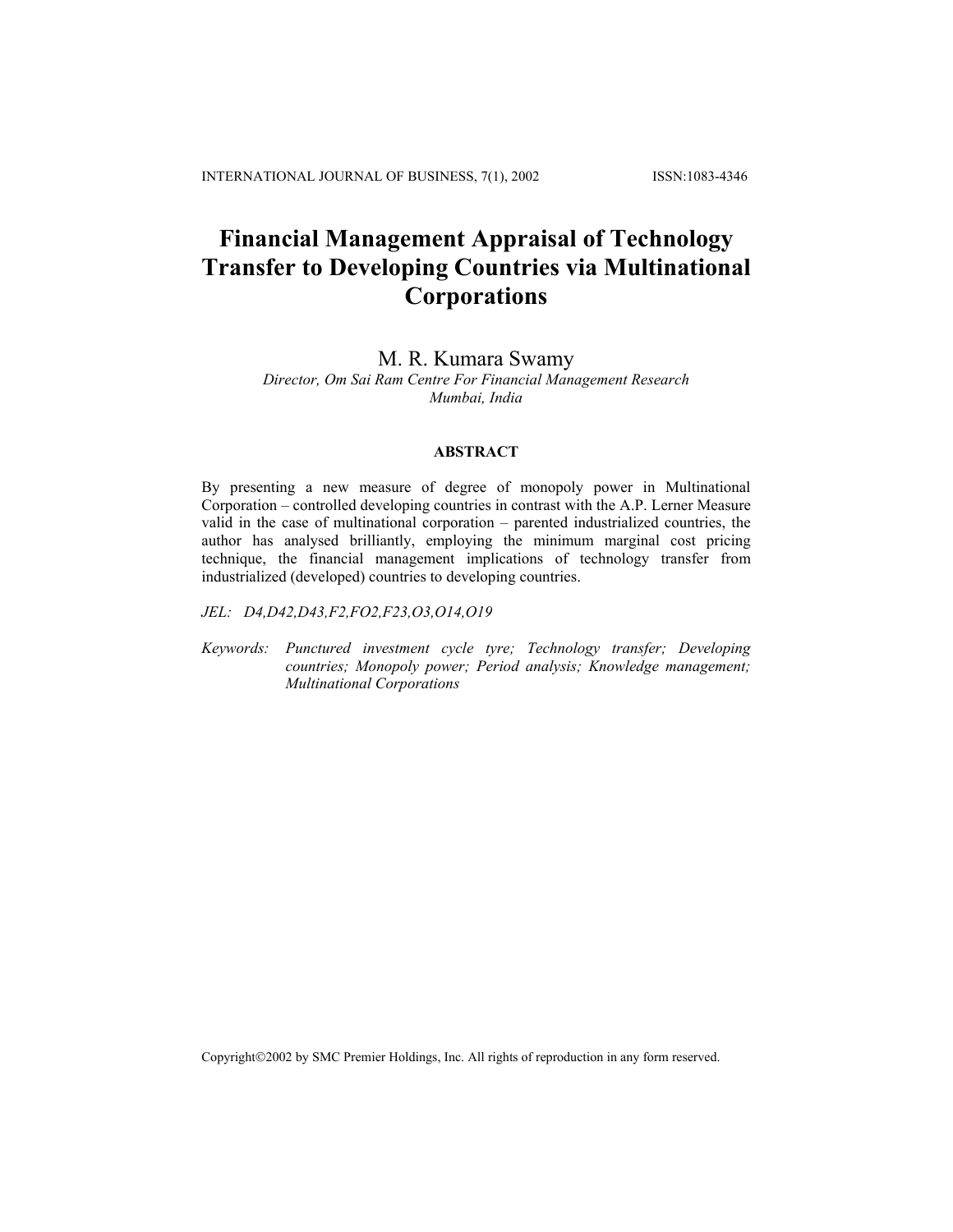64 Swamy Swamy and the state of the state of the state of the state of the state of the state of the state of the state of the state of the state of the state of the state of the state of the state of the state of the stat

# **I. INTRODUCTION**

As an illustration, a 7 per cent growth rate of the U.S. economy is not the same thing as 7 per cent growth rate of the Nigerian economy as the U. S. is an adult and Nigeria is a child. Like a father has to look after his child, developed countries resort to technocapital transfer to developing countries through Multinational Corporations (MNCs) who, unlike a real mother, takes the role of a hypocratic parent. MNCs export capital to developing countries and the abnormal profit made, from their operations, is again repatriated to developed countries. Thus, developed countries become expartriates in developing countries. The MNCs, through transfer of sophisticated technology and manpower, venture into setting up assembly plants (without supporting local technical manpower) and would find profitable to operate at less than break-even capacity (say at 20 per cent) and show the host country (developing) that they are operating at breakeven capacity (60 per cent) by taking advantage of non-disclosure of proper and accurate accounting information -- to this extent, MNCs may accumulate excess stock and when market conditions prevail to suit their convenience, the stocks are released and goods are overpriced. Thus, from a long-term perspective, setting up assembly plants poses a financial liability to the developing country.

Research studies have confirmed that MNCs parented in developed (industrialized) countries through their sub-subsidiaries (in developing countries with selfish interests like gamblers) begin the game with a small stake (initial investment) and by laying a carefully, meticulously and manipulatively laid down pipeline invest in "good political risk" developing countries continually plough back their winnings, into the game of gambling making the parent-MNCs grow richer and richer through abnormal profit earnings of anywhere between 400 per cent and 600 per cent on one hand; and on the other hand, the developing countries, acting as gambling den with MNC-supported management consultancy-cum-financed expensive loans (like Eurodollar) and through transfer of sophisticated and inappropriate technology via subcontracting from the industrialized countries -- all in the name of so called economic development -- would continue to remain in a state of volatile and inorganic development path causing techno-economic overdependence and the MNCs, finding gambling a losing game in developing countries, would land them in lurch causing overcapitalization -- all leading to "punctured investment cycle tyre" and consequent stagflation.

### **II. RELATIONSHIP BETWEEN INVENTION/INNOVATION AND FURTHERING OF PRODUCTIVE CAPACITY VS. PERIOD ANALYSIS**

Seasoned economists have opined that the relation of monopoly and competition to innovation is a relatively unexpolored area, and more serious is the fact that the literature abounds with simple and sweeping statements which are seldom supported by evidence, and with scattered and often casual remarks. There has been remarkably little thorough and systematic research on the subject and consequently, little advance in our scientifically-founded knowledge of the matter (Swamy, 1964, 1965, 1968, 1989).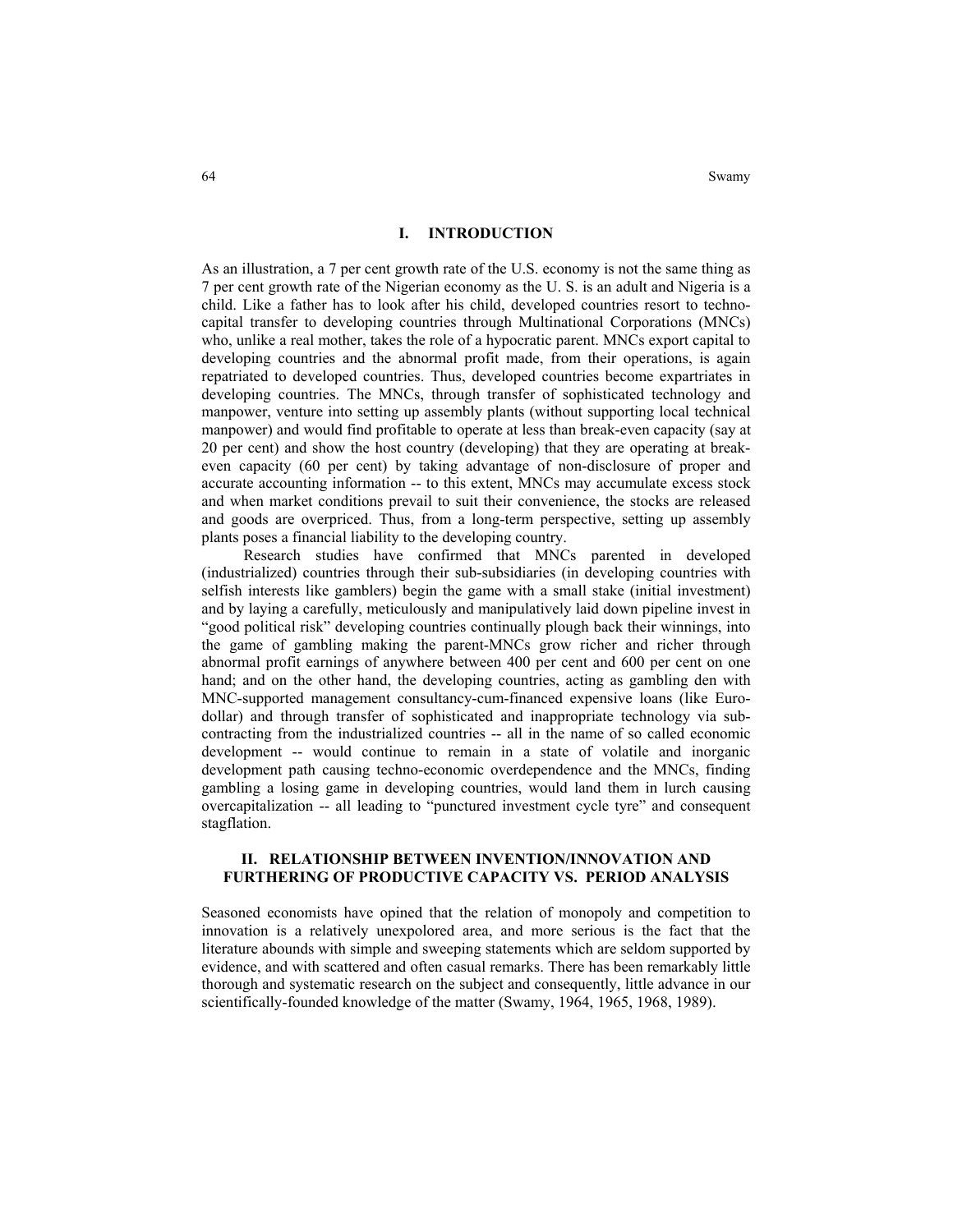Let us examine the crucial issue of the relevance of the concept of innovation under conditions of monopolistic competition. According to the Chamberlinian Economic Structure, the real world is a blending of monopoly and competition. In the Schumpeterian Economic System mere quantitative changes, which refer to competition, do not bring about economic development. It is the qualitative change (innovation), referring to monopoly, which results in economic development. For Schumpeter, the qualitative change has to be continual in order for economic development to take place. It is like talking of only the monopoly element. Let us not forget that the real world encompasses an age of "periodical monopolistic competition".

Let us try to show the relation between monopoly and competition based on the period analysis formulated by M.R. Kumara Swamy(Swamy, 1964: 1965). In the short period, there is a strong monopoly element; in the quasi-long run in Swamy's usage, there is competition and hence a weakening of the monopoly element; in the quasi-long run in Mrs. Robinson's and Marshall's usage; there is a stronger monopoly element (than in the short period) and hence a weakening of the element of competition. The process goes on and on in subsequent periods. The entire process may be shown with the help of a Figure 1.



**Figure 1**  Monopoly - competition and period analysis

The entire economic system moves in a cyclical manner. Normal business fluctuations, occurring due to a normal or competitive lag between demand and supply and between savings and investment, are compatible not only with the Schumpeterian Economic System but also with the Chamberlinian Economic Structure. The cycle grows bigger and bigger because of the emergence of new and newer monopoly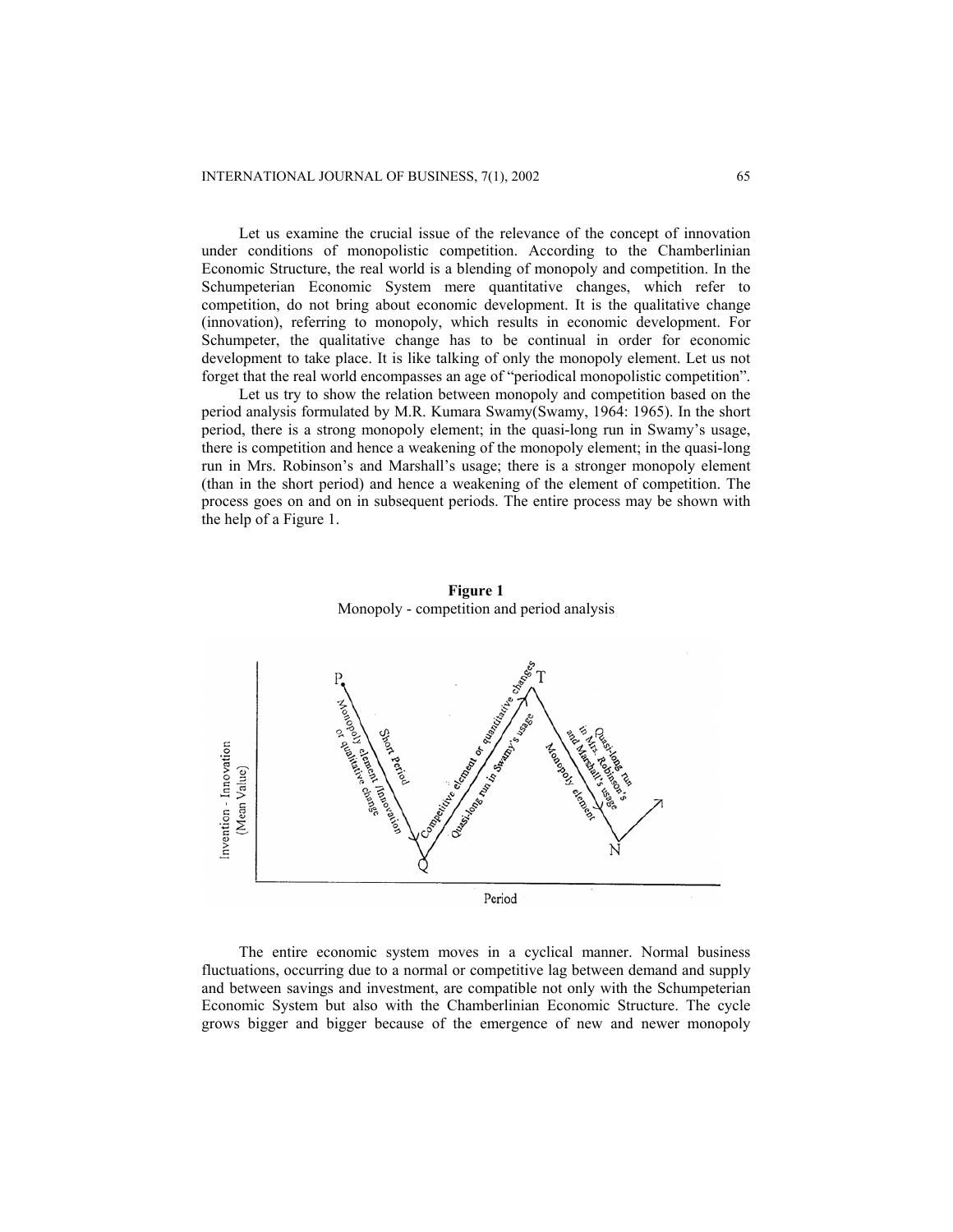elements, resulting in furthering of excessive productive capacity. The rate of economic growth may be computed by taking the mean value of the peaks (P and T) in our Figure and the mean value of the floors  $(Q & N)$ . The elasticity of the mean values (floor and peak) will give us an idea of the rate of economic growth of the economy.

 The element of monopoly in the quasi-long run in Mrs. Robinson's and Marshall's usage tends to be stronger and stronger in view of an increase in the scale of plant. At this point, automation becomes feasible and the utilization rate of machinery in automated plants tends to be higher than in conventional plants, and this may point towards possible reduction in capital cost or capital savings efforts of automation. It may be pointed out that the most disturbing cost aspect of automation is that it usually costs more than management had planned. The costs of installation are mostly very high and cumbersome. This is mostly true in the context of developing countries who have gone in for automated plants. The rise in cost is more effective in these countries because of the slow rate of technological progress.

# **III. RELATION BETWEEN INVENTION AND INNOVATION VS MEASURE OF DEGREE OF MONOPOLY POWER**

There is a fundamental relation between invention and innovation or continual progress. Technological progress will be understood in the broadest possible sense to cover everything that increase the value of output obtainable from a given expenditure of effort. Whatever may be its effect on net investment, technical progress will normally raise gross investment. When we refer to technological advances resulting in a furthering of excessive productive capacity of plant, labour, autonomous investment (investment in response to inventions) becomes relevant. It may be noted that invention may be defined as current innovation put to practical use because the entrepreneur finds it profitable as he has moved from the minimum point of MC curve. When we talk of fixed excess capacity, induced investment becomes relevant as investment is induced by past changes in the level of output. It is conceivable to think that innovations might have taken place under a situation of fixed excess capacity but were not put to implementation as they were found uneconomical to operate referring to the minimum point of M.C. curve. Therefore, in the case of fixed excess capacity, due to the emergence of large induced investment, replacement plays a pivotal role. Therefore, the economy needs to take into account not only the impact of induced investment under a situation of fixed capacity of plant and labour, (like fixed knowledge of issues) but also of autonomous investment made possible under monopolistic situations where there is a furthering of capacity of plant, machine and of labour (referring to advanced/ progressive knowledge) in determining the rate of economic growth, referring to stages  $3$  and  $3^{2}$  in Figure 2.

 Thus the A. P. Lerner Index of Monopoly Power in an advanced (industrialized) economy, where multinational corporations are parented and who have sole control over technology and know-how combined with continuous technological progress and furthering of productive capacity, is determined by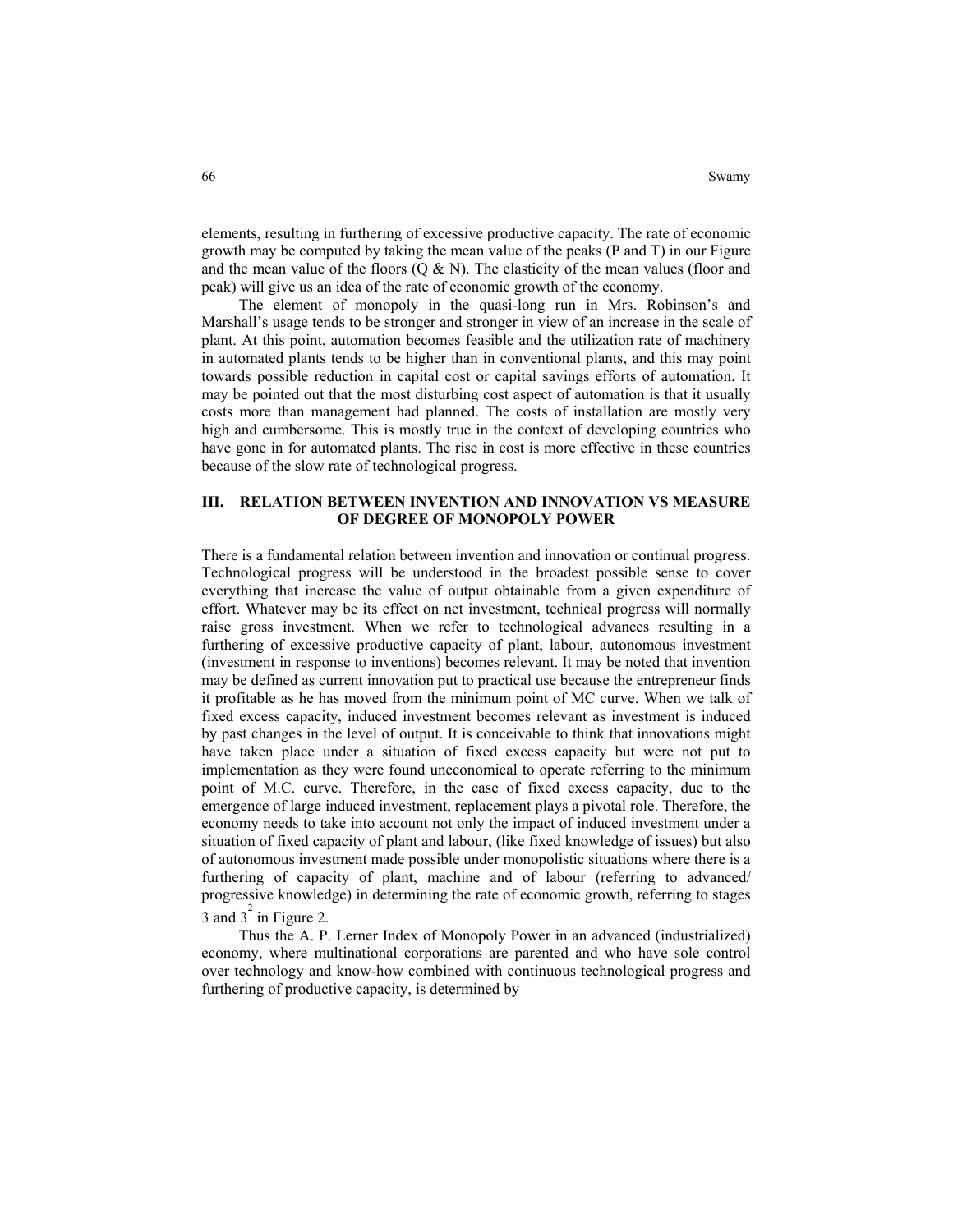$$
\frac{(P - M.C.)}{P}
$$
 (1)

or monopoly element dominates.

### **Figure 2**

Significance of minimum marginal cost pricing and "punctured investment cycles tyre" (M.R. Kumara Swamy research findings)



 $Key: (1) Money = (2) Deposis + (3) loans (4) Census' + (3) Analysis + (4) Class a 4) Class a 5. A 5. A 6. A 7. A 7. B 7. A 8. A 9. A 9. A 9. A 9. A 9. A 9. A 10. A 11. A 11. A 12. A 13. A 14. A 15. A 16. A 17. A 17. A 18. A 19. A 19. A 19. A 10. A 10. A 11. A 11. A 10. A 11. A 11. A 12. A 13. A 14. A 15. A 16. A$ 

#### Stage (Right Portion)

Acquisition of fixed assets, etc., Represent Locked-up capital (including stock) Means<br>Investment sector involves Expenditure M.C. stands for marginal cost A.C. stands for average total cost (fixed and variable) A.R. stands for average revenue M.P.P. stand for marginal physical product<br>The sine curve shows stages 1.2,3 of economic growth The inverse of sine curve shows stages : 12,2232 of economic growth Stage 1 : deficiency of capital Stage 2 : saturation point<br>(technical bottlenecks appear) Stage 3 : deficiency of demand

Stage 2 (Left Portion)<br>Use of Fixed Assets, etc, Referring to<br>Unlocking of locked-up capital, Represents<br>Production of goods & services, Generates<br>Effective demand (consumption),<br>Leads to Income Generation Stage  $1^3$ : Low productivity; W being diverted to (R+P);<br>uneconomic layout : stagflationary tendencies set in. Stage 2<sup>2</sup>: minimum point of marginal cost : pecuniary<br>bottlenecks appear and structural adjustment programmes outencess appear and structural automatic (S.A.P) have to be implemented/applied<br>Stage 3<sup>3</sup> : high productivity<br>Stage 3<sup>3</sup> : high productivity<br>coins SN is characterised by deep recessionary pressures<br>combined with widening (S.A.P) is employed : The lowest minimum point of M.C. schedule.

Region N-K is characterised by upswing – the result of S.A.P.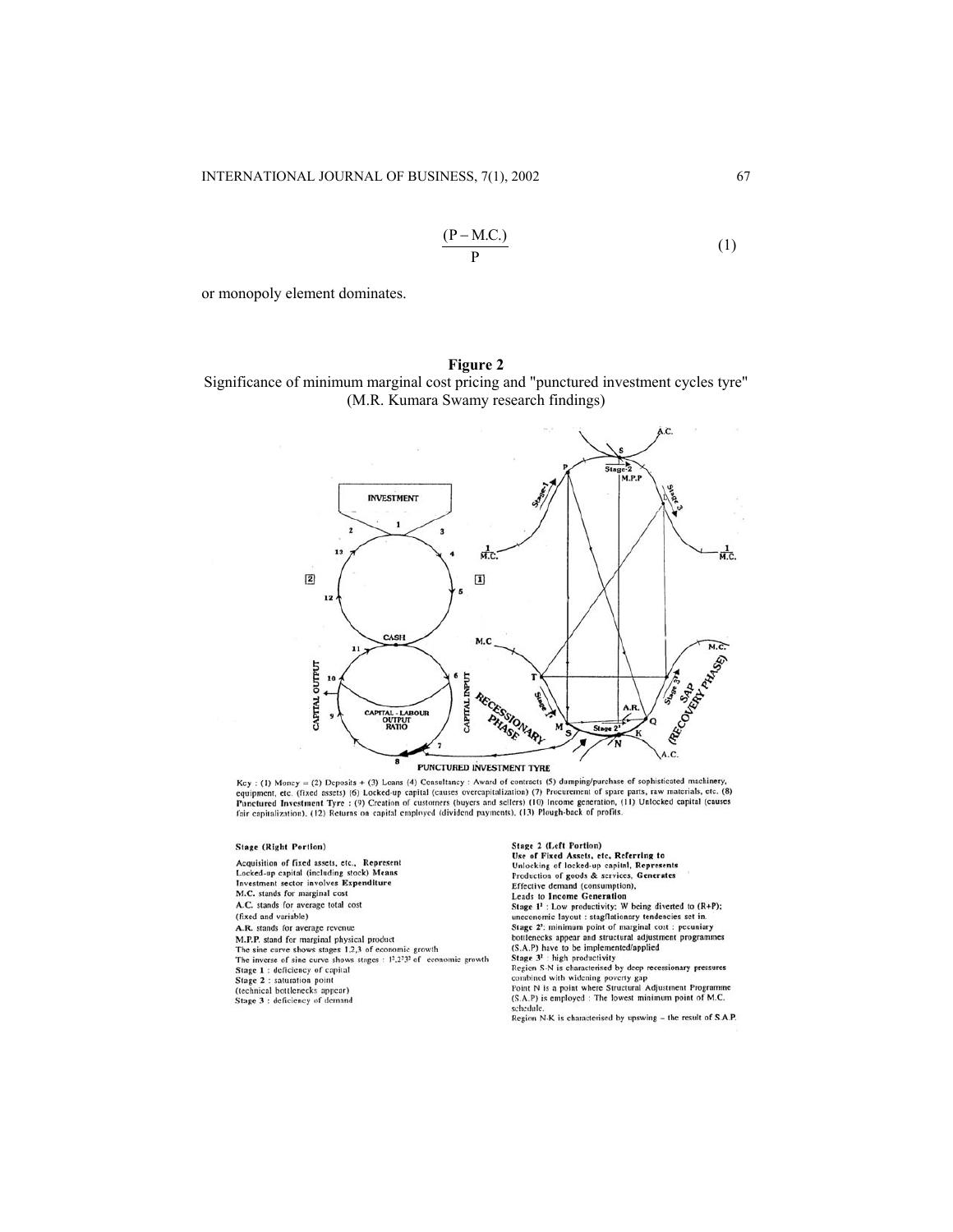On the other hand, in a developing (multinational corporation-controlled) economy which lacks capital and technology and operates under conditions of fixed capacity (referring to stagnant (fixed) know-how, the M. R. Kumara Swamy Index of Monopoly Power (Swamy, 1994) is determined by

$$
\frac{(P - A.V.C.)}{P}
$$
 (2)

or the Corporation faces competition from among various operating MNCs drawn from different countries and engaged in a particular product manufacture and marketing like tyres, cars, etc. (and producing different brands of cars, tyres by different MNCs.)

The costs of installation of automated equipment (average variable cost) are mostly high and cumbersome, especially in the context of developing countries, attributed to the slow rate of technological progress. Automation is said to be economically feasible in the context of industrially developed countries where there is a continuous technical progress. Therefore, automation in the context of advanced economies results in labour saving or, other words, marginal cost (M.C.) tends to dominate; whereas, in the case of developing or newly - emerging countries automation results in labour-intensive pure economic system or, in other words, average variable cost (A.V.C.) tends to dominate in the total cost structure.

The optimum levels of growth are reached at points S (where A.C. is lowest and M. P. is O) and N (M.C. is lowest and A. T. C. curve cuts M. C. curve at its lowest point), and economies of scale are reaped due to high productivity by making the best (justifiable) use of plough-back profits or past savings.

Figure 2 depicts the economic growth of a country under situations of:

- 1. Continual progress in technology leading to the furthering of excessive productive capacity of plant, machine and labour via autonomous investment; and
- 2. Continuous progress in technology leading to fixed excess capacity of plant, machinery and labour via induced investment.

It is evident that the element of monopoly is stronger in the case of the furthering of excessive productive capacity, and that the element of competition is stronger in the case of fixed excess capacity.

Thus, the minimum point of A.V.C. becomes an important analytical tool in determining the rate of economic growth of developing economies whose technological development is not continual, combined with widening of knowledge gap and where the competitive element is pretty strong; whereas, the minimum point of M.C. becomes an important analytical kit, although unexplored by financial economists and economic theorists, for determining the rate of economic growth of an advanced economy where technological advancement is continual and that there is a furthering of excessive productive capacity of plant, machinery and of labour and that the element of monopoly is pretty strong.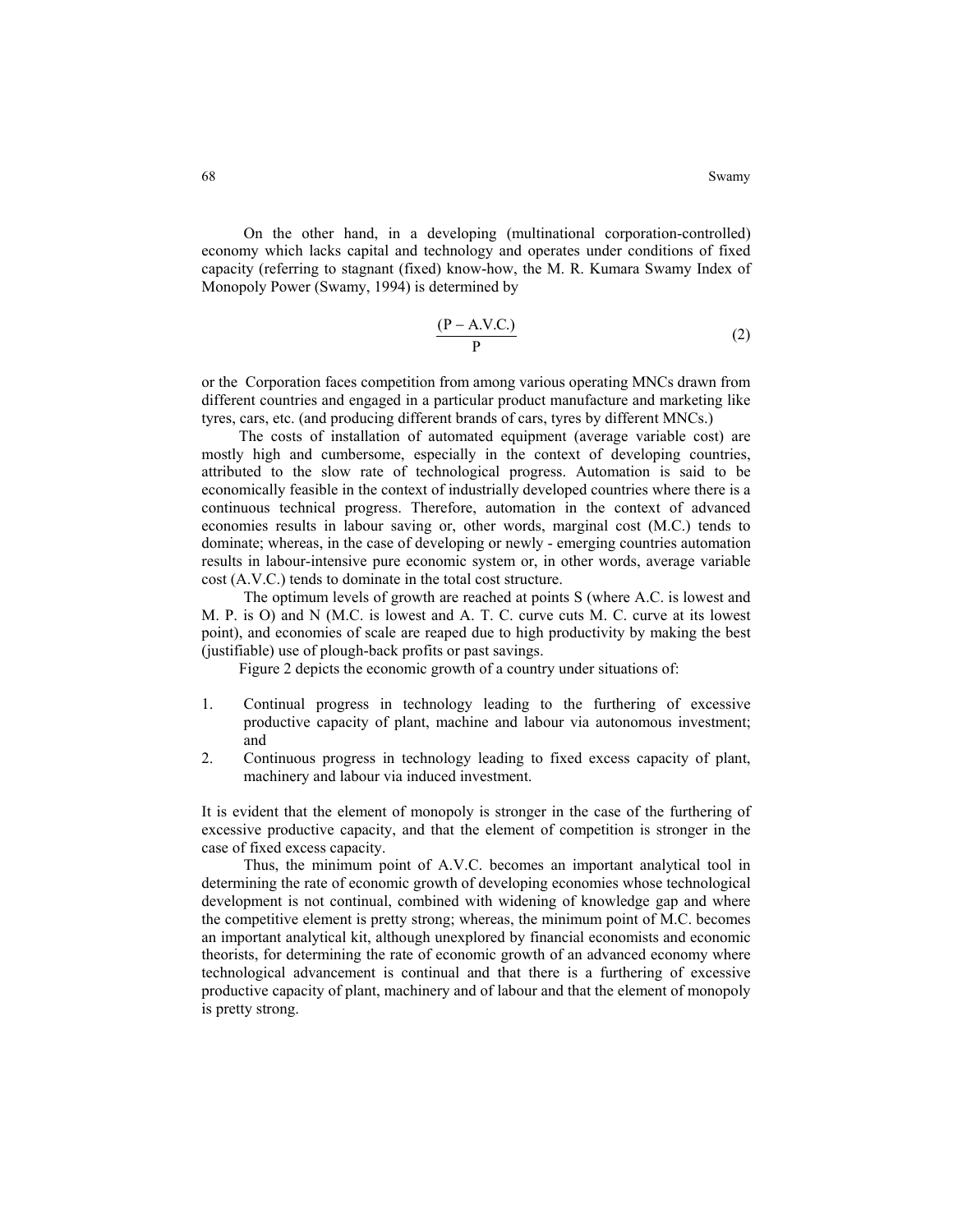In the beginning of the range of stages 2 &  $2^2$ , technical and pecuniary bottlenecks are introduced into the system owing to the reason that productivity has gone down so low that capital - labour output ratio tends to get higher and higher and the economy has reached the lowest ebb of the cycle indicated along the range 7-8 in the Figure. In the last range of stages 2 &  $2^2$ , capital labour output ratio tends to get shorter, and innovations take place based on inventions, which had taken place in the earlier period owing to continual investment in knowledge and material capital. The range PMQ represents rational investment and the range LTS irrational investment. It is in this context, the role of intellectual property rights<sup>1</sup> becomes highly relevant and crucial.





Key: Knowledge Acquisition - input (Monopoly)  $\rightarrow$  By sharing (Competition) through publications/experiments → turns to output (Monopolistic Competition) is put into Action (implementation) - for human progress through techno-economic development.

# **IV. INTELLECTUAL PROPERTY RIGHTS: KNOWLEDGE MANAGEMENT**

Secret Know-how and Other Data: Patents provide exclusive rights to inventions that are new, non-obvious and industrially applicable. Still, only a small fraction of the technology currently in use is patented, even in high technology industries. A major part of working technologies belongs to the category of secret know-how and sophisticated technical knowhow is not transferred by developed countries. In cases like the computers industry, there is much greater reluctance to make technology available outside of foreign direct investment in majority-owned affiliates. This is attributable to the strong technological lead of the dominant firms, and the perceived costs of losing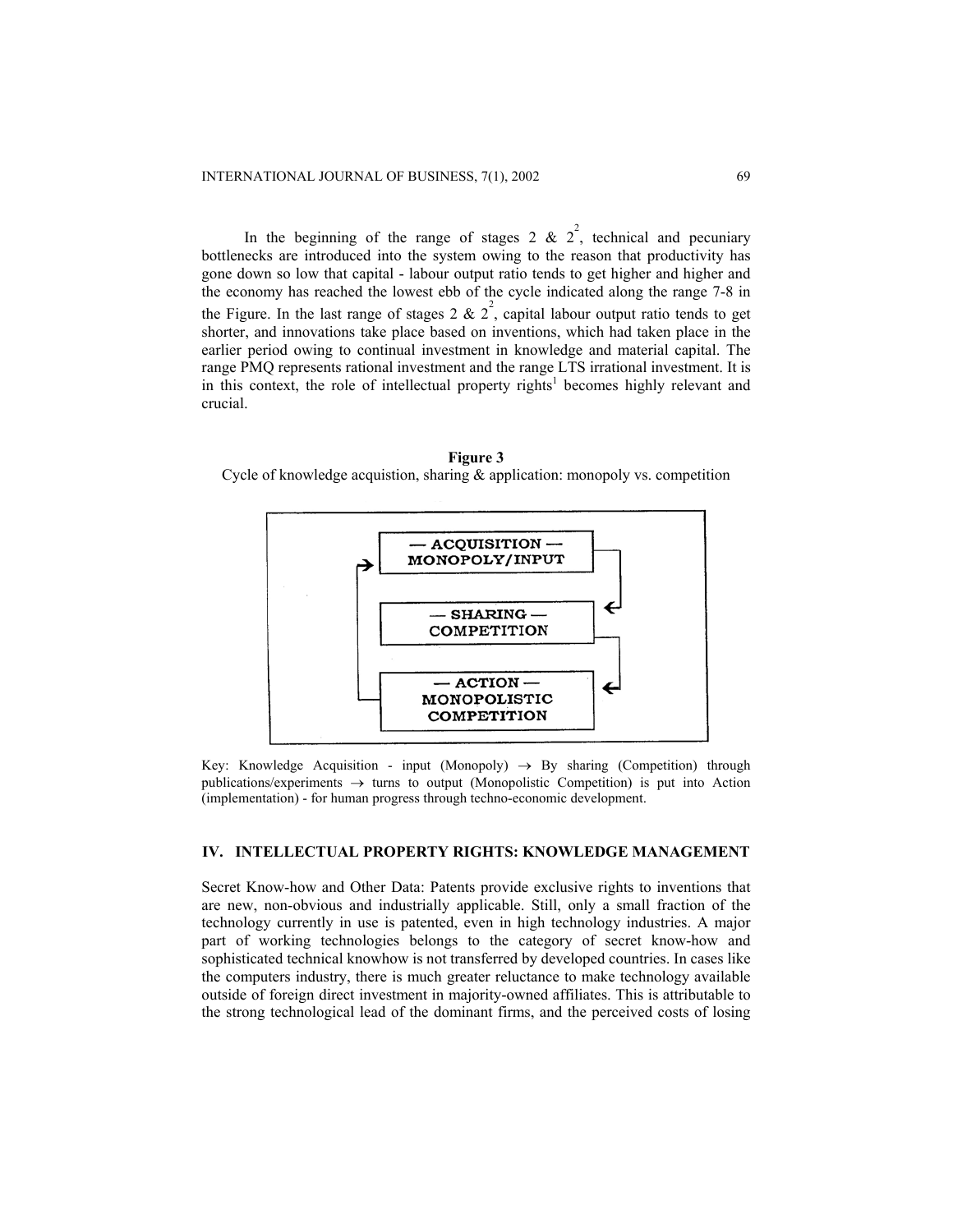control over extremely valuable production technology. US data show that about 90 per cent of the R&D expenditures of MNCs based in the USA take place within the USA itself, slightly 9 per cent within other developed countries and under one per cent within the developing countries. Thus, technology is not shared but is monopolised: retained (see Figure 3) (Swamy, 1978).

 There is a vast difference between trained manpower in general and manpower trained to solve the problems of the country. Education for the sake of education is absurd. Education is meaningful only if it enables man to be of greater service to his society. Thus, secondary know-how transferred to less developed countries, in the name of technological assistance, amounts to brain waste and is a financial liability to the less-developed developing countries. On the other hand, invention by advanced developing countries refers to brain gain, while intermediate know-how acquired by trainees (sent on deputation to developed countries and who prefer to stay on in developed countries) refers to brain drain from advanced developing countries. Brain Waste + Brain Drain leads to Brain Wash.

## **A. Sophisticated Technical - Know-How Is Not Transferred By Developed Countries**

Industry studies conducted by the erstwhile U.N. Centre on Transnational Corporations suggest that there are several sectors in which foreign direct investment appears to be the preferred mode of foreign involvement by MNCs (UNCTC: 1985, 1990).

- 1. In computers, manmade fibres, electrical power equipment, agricultural machinery and automobile production (through not assembling) industries requiring more complex technology, there is evidence that MNCs will sell or lease technology to domestic enterprisers in host (developing) countries which restrict foreign direct investment. A case in point is electrical power equipment, an industry in which both India and Republic of Korea have made much use of licensing and technical collaboration agreements. Another example is pharmaceutical where a country like Egypt made substantial use of licensing agreements between MNCs and its state enterprises.
- 2. For many firms which lack the capabilities to undertake world-wide production directly, or the will or inclination to engage in equity investment in developing countries, subcontracting is preferable to foreign direct investment. In the automobile industry, licensing for the assembling of vehicles from completely knocked-down (CKD) kits by domestic firms in developing countries is also widespread, possibly a strategy used by West European and Japanese MNCs to win export markets away from firms based in the U.S.A.
- 3. In the fertiliser, pharmaceutical, and electrical power industries, MNCs often capitalize on their technology through one-off contracts for the design and construction of plants, and the provision of specialised services associated with this, and through joint ventures where the domestic markets are sufficiently large to be attractive and the association with a local enterprise (frequently public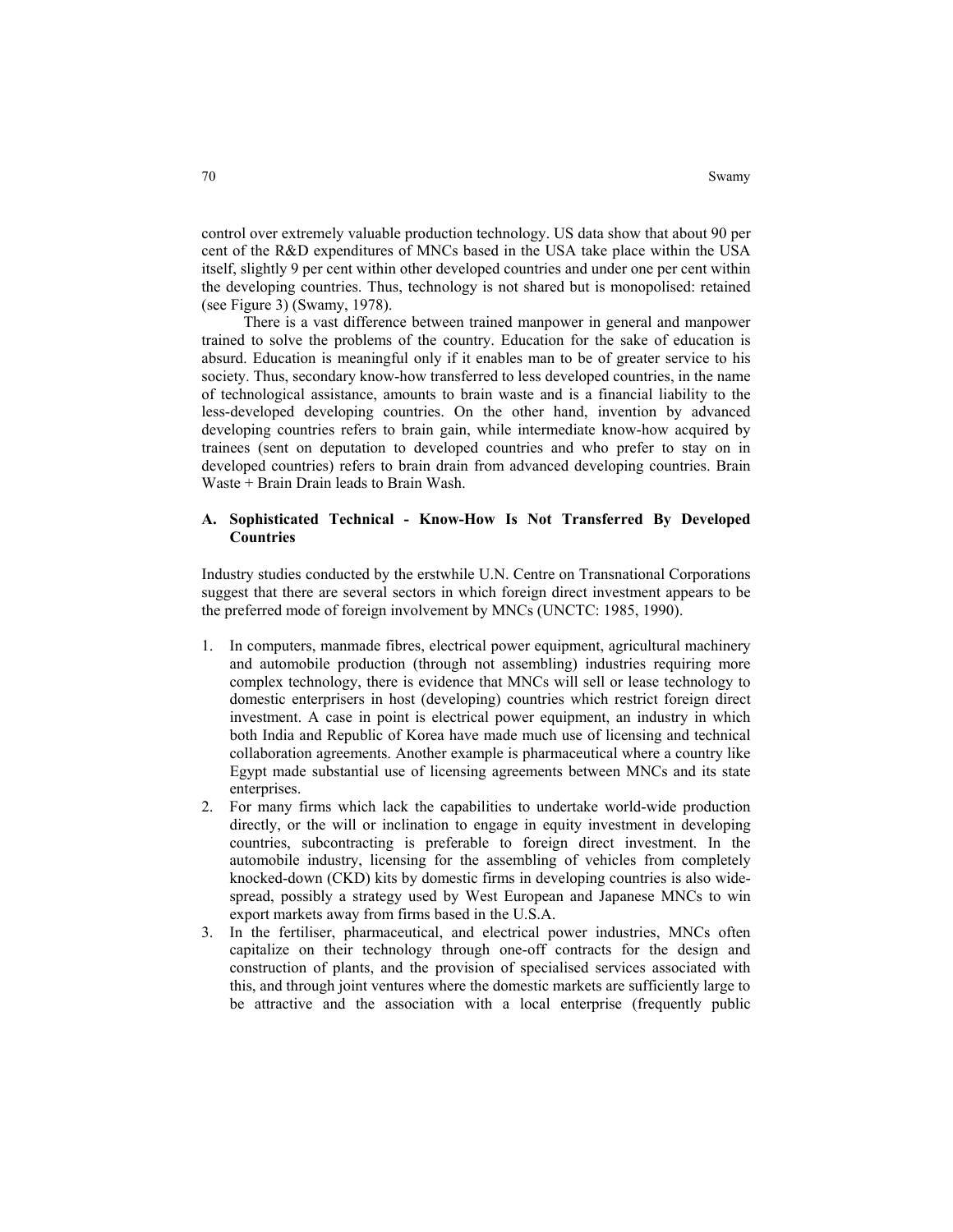corporation/enterprise) provides an outlet for the sale of technology and components.

In cases like the computers industry, there is much greater reluctance to make technology available outside of foreign direct investment in majority-owned affiliates. This is attributable to the strong technological lead of the dominant firms, and the perceived costs of losing control over extremely valuable production technology.

# **B. Economic Development-Unrelated Exchange Rate vis-a-vis Irrational Wage Differentials in Less Developed Developing Countries**

On a parallel basis, it may be pointed out that countries like Libya, Kuwait, Bahrain, Oman, etc. have been operating on very high purchasing power rates for their currencies for the obvious reasons that these countries are over dependent on foreign technology, foreign manpower through MNCs parented in western countries, and the high purchasing power of currencies provides an inducement to attract MNCs as these countries are considered as difficult to live-in areas. For instance, a foreign technician in Oman earns about Omani Rials 500 per month while on Omani living standards in Oman, the economic status of a foreign technician, say from India or Pakistan or Bangladesh or Korea or Philippines comes in the category of a middle level or lowermiddle level worker; on a contrasting basis, he, on transfer of funds to countries like India, U.S.A., U. K. comes in the category of surpassing the salaries of two to three 'high-paid' executives (high - level technical manpower) in India/Bangladesh/ Pakistan/Korea/Philippines.

 Also, it is a sad, but a true commentary, that the MNC-controlled developing countries have been resorting to baseless, unwarranted and unjustified for the same job wage (salary) differentials based on nationality considerations - for instance, a technician or a mechanic, say in the U.S.A. or U. K., wears the robe of a specialist engineer in developing countries in the name of technological development of developing countries and earns non-productivity (due to professional incompetence) based abnormal salaries and help perpetuate technological over dependence on advanced countries; on the other hand, a highly competent and professionally qualified technical personnel (say from India) in a less-advanced developing county (who can very well supervise the work of the "so-called specialist engineer" from an advanced country like the U.S.A. (for reasons explained above) earns not only lower salaries - not commensurate with his qualifications and experience -- but also are placed in subordinate (lower) positions. It is high time that such less advanced -- cum - MNC dependent developing countries stopped practising this technique of non-productivity based wage differentials (at MNCs - behest) based on nationality or other considerations as it does not augur well for techno-economic self-reliance from a longrun point of view.<sup>2</sup>

 Also, this high exchange rate (Omani rial versus Indian rupee or U.S. dollar, etc.) is not functionally related to the state of economic development of a country like Oman -- rather it is imposed on such developing countries by MNCs to serve their selfish interests by making imports of men., materials, capital, technology cheaper and exports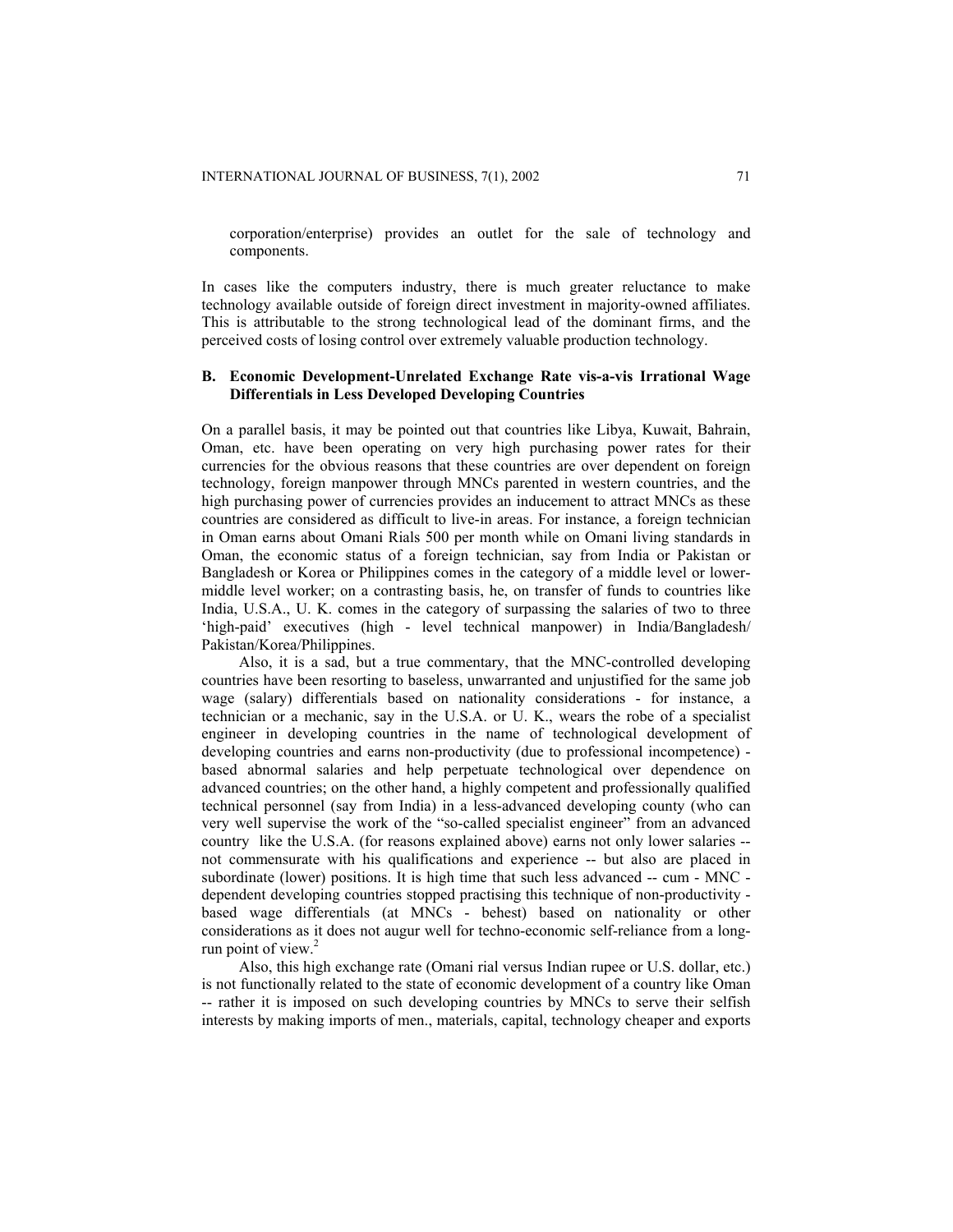costlier, thus rendering such developing countries consumer oriented for the above reasons. The Mexican economy has now landed into deep recessionary problems resulting in mounting external debt burden, rapid depreciation of peso value and creditors running away from the economy causing massive decline in foreign investment flow, etc. Similarly the Nigerian economy, in the wake of oil boom, rode on the crest of wave and became a heavily-dependent economy on MNCs relying on imports of practically every item to satisfy social and merit wants and the exchange rate of the naira to the U.S. dollar etc. was fixed at a very high level, not related to the economic development of the country (at one naira equal to around US\$ 1.50 during late seventies), which proved a boon for profit repatriators and a doom to the economy. With crude oil shock -- oil price and production cut --, the Nigerian economy has been suffering from hardships caused by, among other factors, MNCs massive withdrawal from the economy as their 'gambling' has proved to be highly risky and unprofitable.

### **V. CONCLUSIONS**

To hold continuity of MNCs stronghold in G-15 countries as expatriates through trade, know-how protection and techno-capital monopoly, some G-7 countries have ventured into destructive, unethical/selfish - oriented actions against developing countries, which do not augur well for rational economic interdependence and global peaceful coexistence. For strategic foreign investment purposes, country risk and political risk will have to be managed through the installation of early warning systems.

 It is an established fact that G-15 (developing) countries experiencing intracountry widening poverty gap and growing technological unevenness with G-7 (developed) countries and faced with overtime problems of overcapitalization causing external indebtedness have, by necessity, to resort to (politically-motivated or real economic development - oriented and or both) tied/ linked up international capital transfer from G-7 countries through the technique of transfer pricing which is a major source of earning abnormal profits through multinational corporations (MNCs).

 On a parallel basis, economist Ozay Mehmet (1995) has opined that the developing world is not better off today than 30 years ago. The income gap between those living in the developed world and those in the developing world is greater than at any other time. Where analysts differ is in their reasons and explanations for this inequality, and that the lack of economic development in the Third World is the result of Western bias against Third World cultural norms. Specifically, Western knowledge capitalist economic theories have reflected what he calls 'Eurocentricity' that is: "The interest or benefit of Europeans and their descendants is pursued at the expense of others while justifying this worldview by paradigms or ethical norms that proclaim universal benefits for all."(Mehmet, 1995)

 This important and crucial view is shared by the UNESCO-sponsored World Commission on Cultural and Development when it concludes: "Development divorced from its human or cultural context is development without a soul."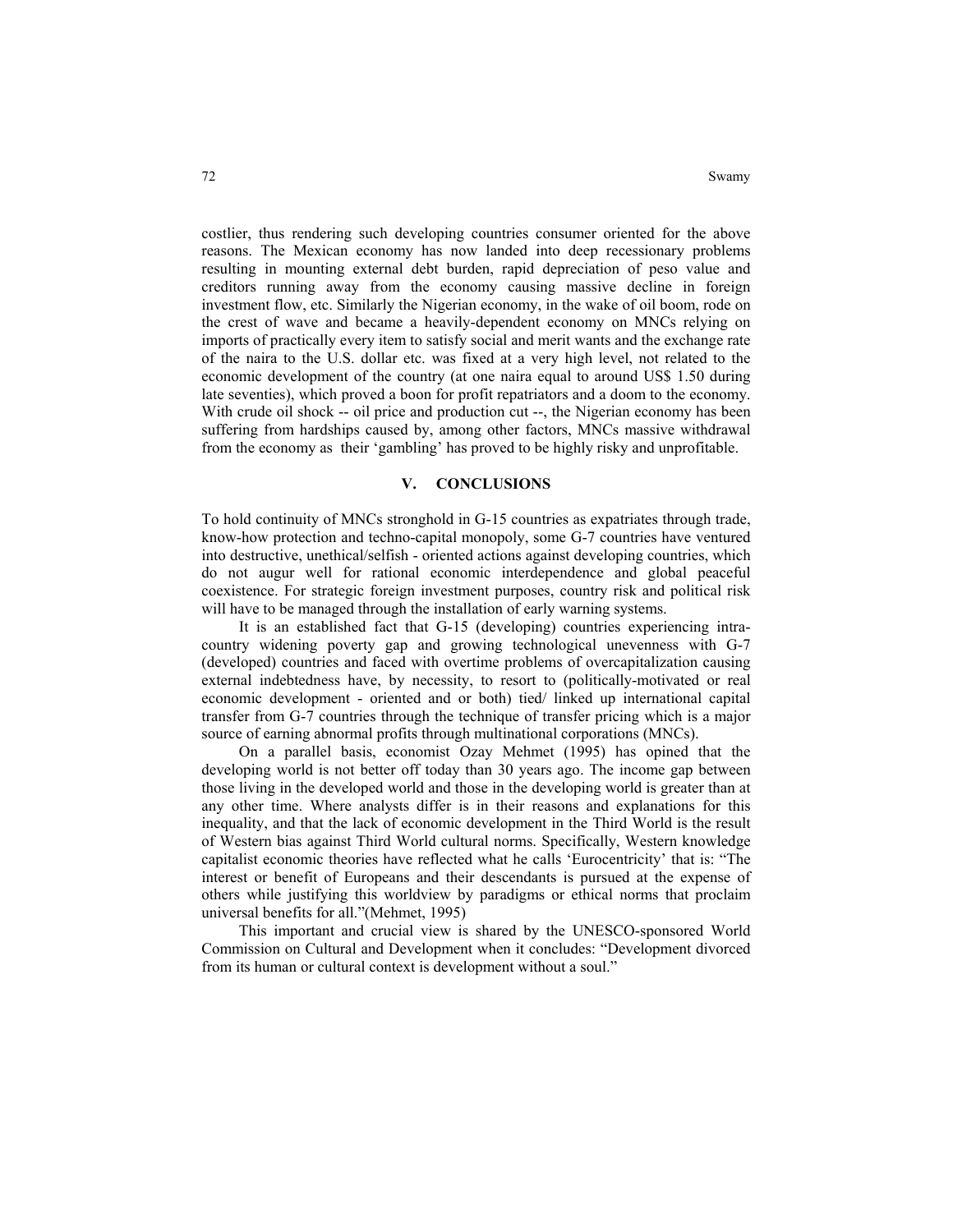### **NOTES**

- 1. The US Patent and Trade Mark Office, Washington, D.C., it is reliably understood (without proper and full scientific study and verification of the origin of Turmeric - - a yellow dye substance obtained from an East Indian plant of the ginger class and a term/word which finds an entry in every English language dictionary and scientific encyclopedia - and its use for several hundred years now by Indians (Ayurvedic doctors and elders) as medicine possessing healing properties, etc.) had recently granted patent on the healing properties of turmeric to a US University Medical Centre. After this unethical act was challenged, based on scientific evidence, by the Council of Scientific and Industrial Research (Government of India apex techno-industrial-scientific autonomous research institution), the US Patent and Trade Mark Office cancelled the 'turmeric' patent earlier granted to the US University Medical Centre.(C.S.I.R. & U.S. Patent and Trade Mark Office, 1997)
- 2. Many times one finds that consultants retained for the design of a project -- and especially those from trained in the western world -- have an in-built bias towards the establishment of capital-intensive facilities. This may be so because they hope that eventually they will be involved in the actual construction of the plant; often, it is so, because they believe that only large-scale plants will help to modernise the developing economies. As a result, many feasibility studies do not analyse what alternative technological possibilities exist, and it is often overlooked that less capital-intensive facilities may well have higher financial as well as economic and social rates of return than the recommended large scale plants. If consultants are aware that the eventual financier insists on a comparative analysis of possible technologies, then the likelihood of biases towards the capital-intensive end of the spectrum of processing will be considerably reduced. (Timmer, 1975; Helmers-Leslie, 1979).

### **REFERENCES**

- Council of Scientific and Industrial Research (New Delhi, India) and U.S. Patent and Trade Mark Office (Washington, D.C.),1997, Releases.
- Helmers F. Leslie C.H., 1979, *Choice of Technology The Case of the Indonesian Rice Mills* (World Bank).
- Mehmet, O., 1995, *Westernizing the Third World: The Eurocentricity of Economic Development Theories* (London and New York).
- Swamy M.R.K., 1964, "Period Analysis and Monopolistic Competition," *Metroeconomica* (16).
- Swamy M.R.K., 1965, "The Role of Innovation in Monopolistic Competition," *Zeitschrift für die Gesamte Staatswissenschaft* (October).
- Swamy M.R.K., 1968, "Is J.B. Say's Law a Mere Repetition of the Theory of Business Fluctuations?" *Zeitschrift für Nationalökonomie* (October).